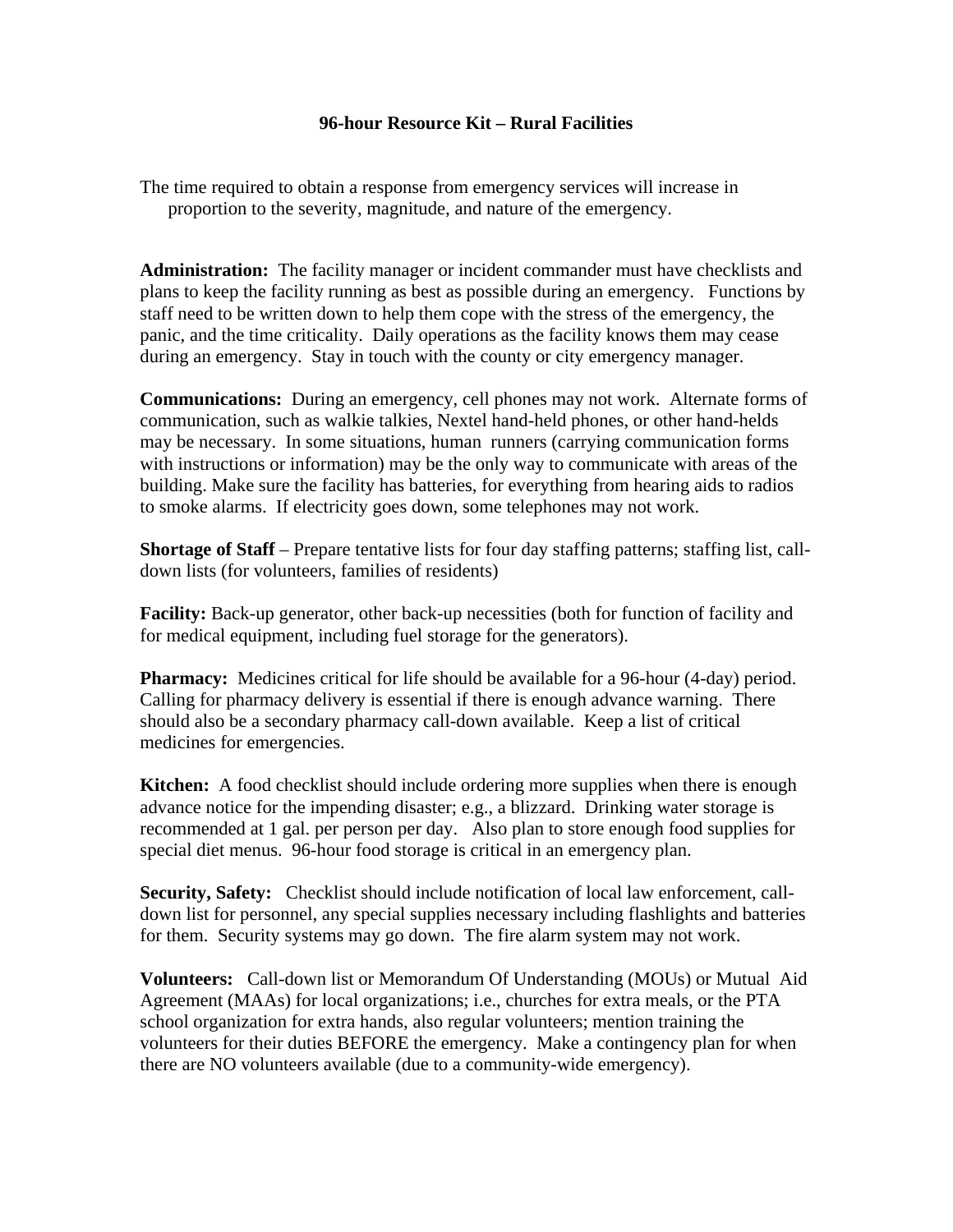**Facility maintenance:** Are there enough snow shovels, garbage bags, emergency flashlights, etc., weather radio (and someone who knows how to operate it), security system failure back-up, blankets for extra personnel, master keys for secured areas, walkie talkies charged or other hand-held radios. Are portable toilets available in the area to rent? Deliver? Transportation should also be fueled and ready if needed. (Are there chains for vehicles for blizzard conditions?) Will delivery trucks be stalled because of the emergency? Is there alternative transportation available in the event of evacuation? Are critical care areas available to generator power? Are there batteries for IV pumps, vital sign equipment? Make sure there is a supply of electrical tape for minor repairs.

**Facility Housekeeping**: Checklist should include enough cleaning supplies for infection control, normal housekeeping, for a 4-day, or 96-hour period. (laundry soap, kitchen supplies). See Centers for Disease Control (CDC) guidelines on chemical awareness before an emergency. Never mix chlorine and ammonia as cleaning agents.

**Social Director:** Facility should also have on hand a social activities plan for activities while isolated; decks of cards, etc., for clients during emergency time frame. Simple activities may alleviate boredom and/or panic.

**Nursing Care:** Determine rotation schedule for hygiene for patients, quality of care due to staff shortage. Prepare for non-accessible electronic medical records due to power outage, etc. Consider grouping critical care patients together for access due to staff shortage. Pre-plan oxygen use for residents and make sure there is ordering capability for the 96-hour time frame. Special needs such as dialysis should include special disaster diets and should have dialysis contact lists available, or emergency numbers if the dialysis facilities are not functioning. Make sure all patients have an ID attached to them, with some sort of a care card as well. Have a plan in place for post-disaster triage of residents.

**Medical director:** Personnel rotation list including staffing, other medical needs should be determined before the emergency. If the medical director is not at the facility at the time of the emergency, and cannot get to the facility, a plan or checklist should be in place for available staff.

**Transportation:** In the event the facility must be evacuated, vehicles to transport staff, residents, supplies, etc., must be part of the plan. How will vehicles communicate with each other during transport? Who will accompany the residents in the vehicles? Is the host facility ready to accept more residents and staff and supplies? See the Resource List for types of vehicles.

#### **Notes:**

Prepare potential Standard Operating Procedure (SOP) for personnel to sleep at the facility during the emergency; including some family members of staff (children). The contingency plan for not being able to leave the facility may also include other guests , i.e, travelers forced to seek shelter or family visiting residents at the time of incident.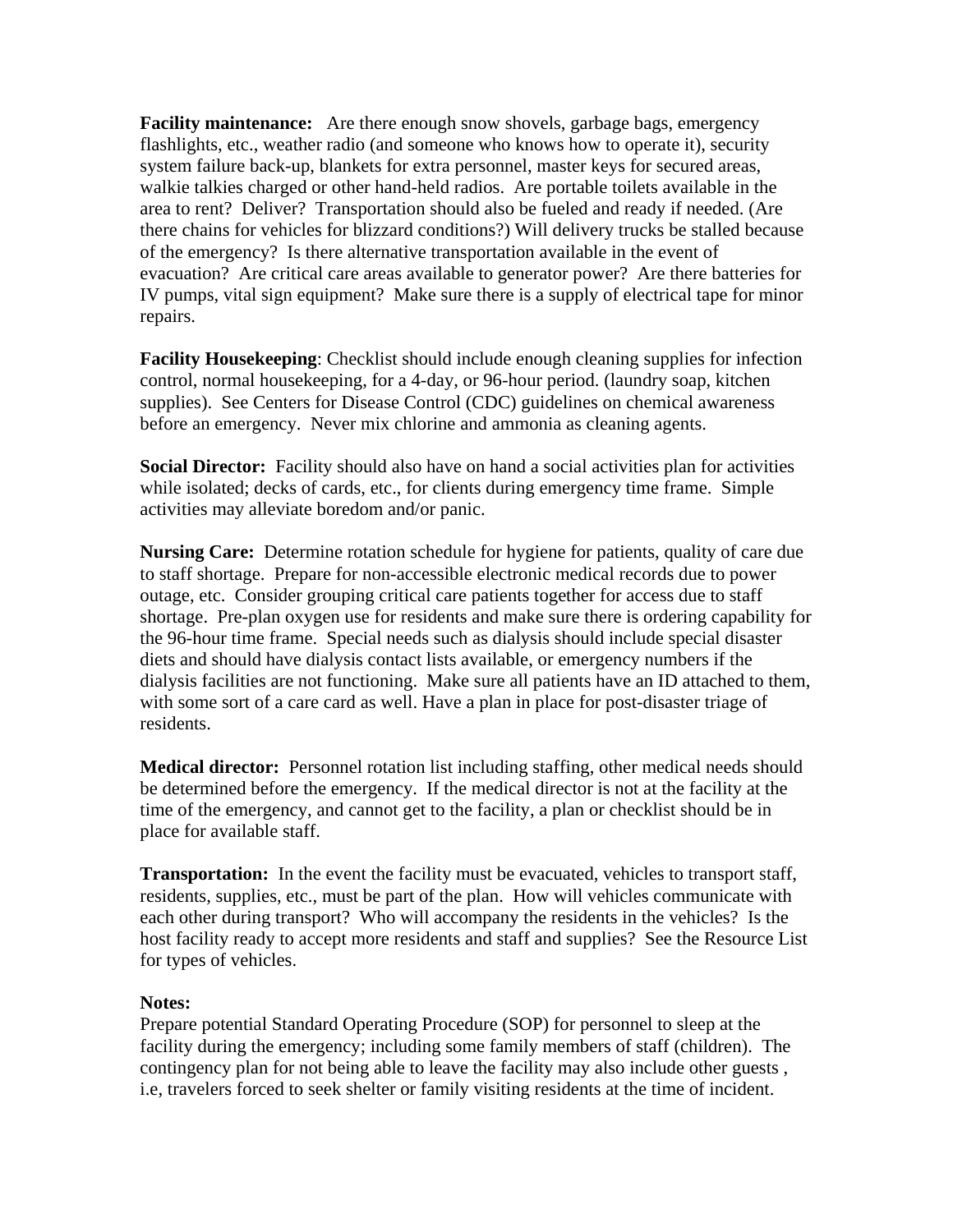**Emergency Kits Should/Could Include:** 

### **Facility Emergency Needs: (Storage of emergency supplies is easy in lightweight, plastic, water-proof containers.)**

Battery Powered Weather Radio Facility First Aid Kit and Manual Extra Bedding Manual Can Opener Waterproof Matches/Windproof Matches, Candles Non-Perishable Foods Flashlights, batteries Water Storage (1 gal. drinking water per person per day) Water purification tablets Utility Knife, plastic eating utensils Special Pharmacy Needs Hand-held radios or walkie talkies Other special needs

### **Facility Sanitation Kit**

Plastic Bucket with tightly fitted lid Plastic Bags & Ties Disinfectant, wet wipes Improvised Toilet Seat Paper Cups & Plates Toilet Tissue, paper towels Aluminum Foil Plastic Utensils Soap Bleach

# **Staff Personal Emergency "Go Kit"**

Extra glasses, contact lens & solution Hygiene supplies including soap, towel, toothpaste & brush, comb, small mirror Extra clothing, shoes, socks, work gloves Any essential medications, including Tylenol, etc., bug spray, suntan lotion. Money, matches in a waterproof container Important names, phone numbers, pen & paper, addresses Blanket Eating utensils including sharp knife, non-perishable food like power bars, chocolate Sewing kit String, rope, bungee cords, duct tape If you have pets at home, have a plan to evacuate them, including pet supplies for their care.